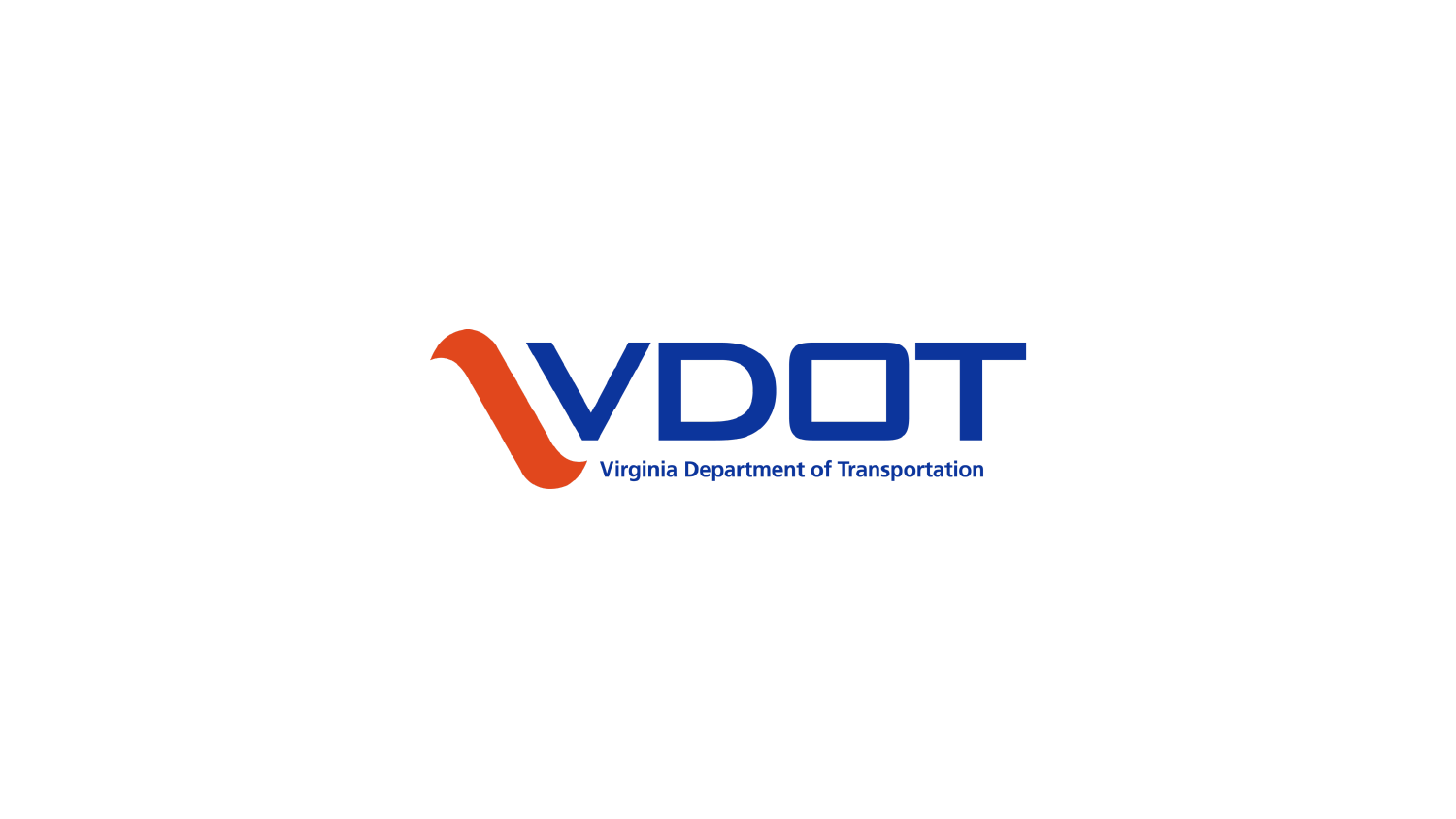

## **FY 2023 Urban and Arlington/Henrico Street Maintenance Payments**

Russell Dudley, Local Assistance Division **May 17, 2022** May 17, 2022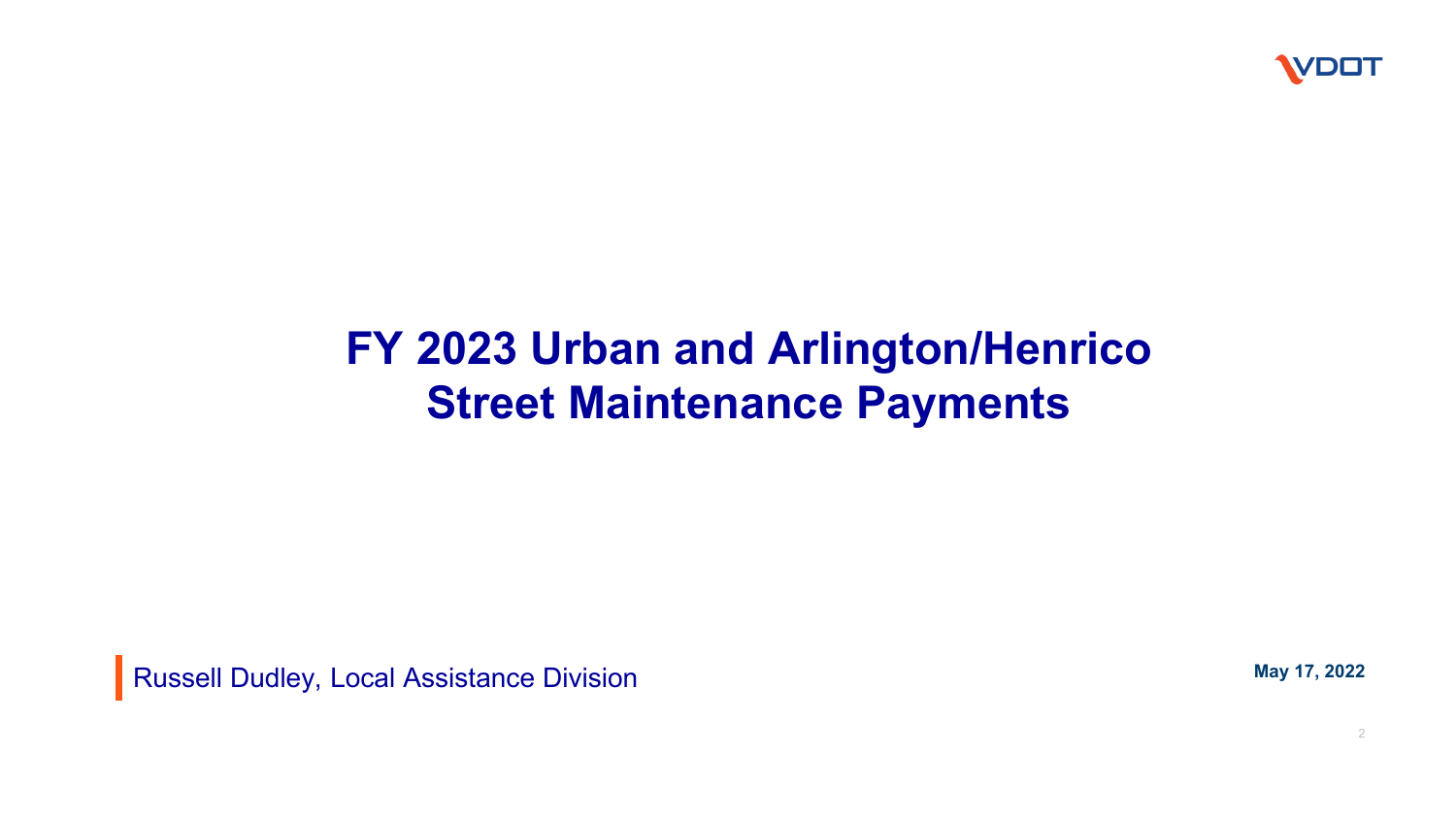#### **Urban Maintenance Program Street Maintenance Payments**

**Eligibility Requirements for Maintenance Payments:**

- **Urban street acceptance criteria established in Code Section 33.2-319**
- **CTB approves mileage additions/ deletions**
- **Arterial Routes Inspected annually**

**Payment - General**

- **Payments based on moving lane miles (available to peak-hour traffic)**
- **CTB approves payment amounts to localities**
- **Localities annual growth rate is based upon the base rate of growth for VDOT's maintenance program**
- **Payments to localities made quarterly**

**Payment Categories – Based on Functional Classifications**

- **Principal and Minor Arterial Roads**
- **Collector Roads and Local Streets**

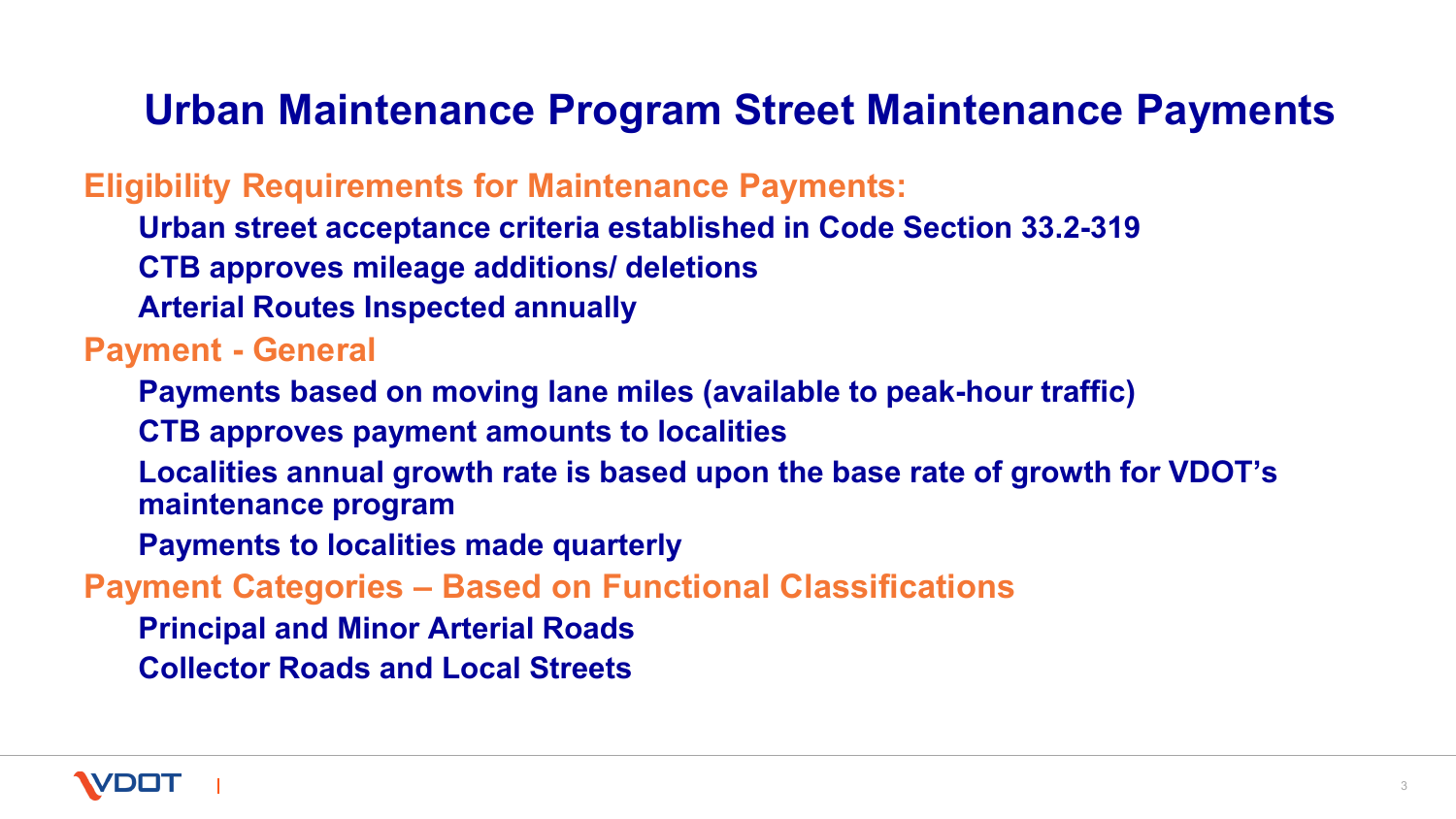### **County (Arlington/ Henrico) Street Maintenance Payments**

• **Eligibility Requirements**

**Established by Code Section: 33.2-366 These counties maintain their own systems of local roads Annual submission of additions/ deletions provided by county Annual arterial inspection not required by Code**

#### • **Payment - General**

**No differential in payment rates based on Functional Classifications CTB approves payment amounts to localities Annual growth rate is based upon the base rate of growth for VDOT's Maintenance Program**

**Payments to localities made quarterly**

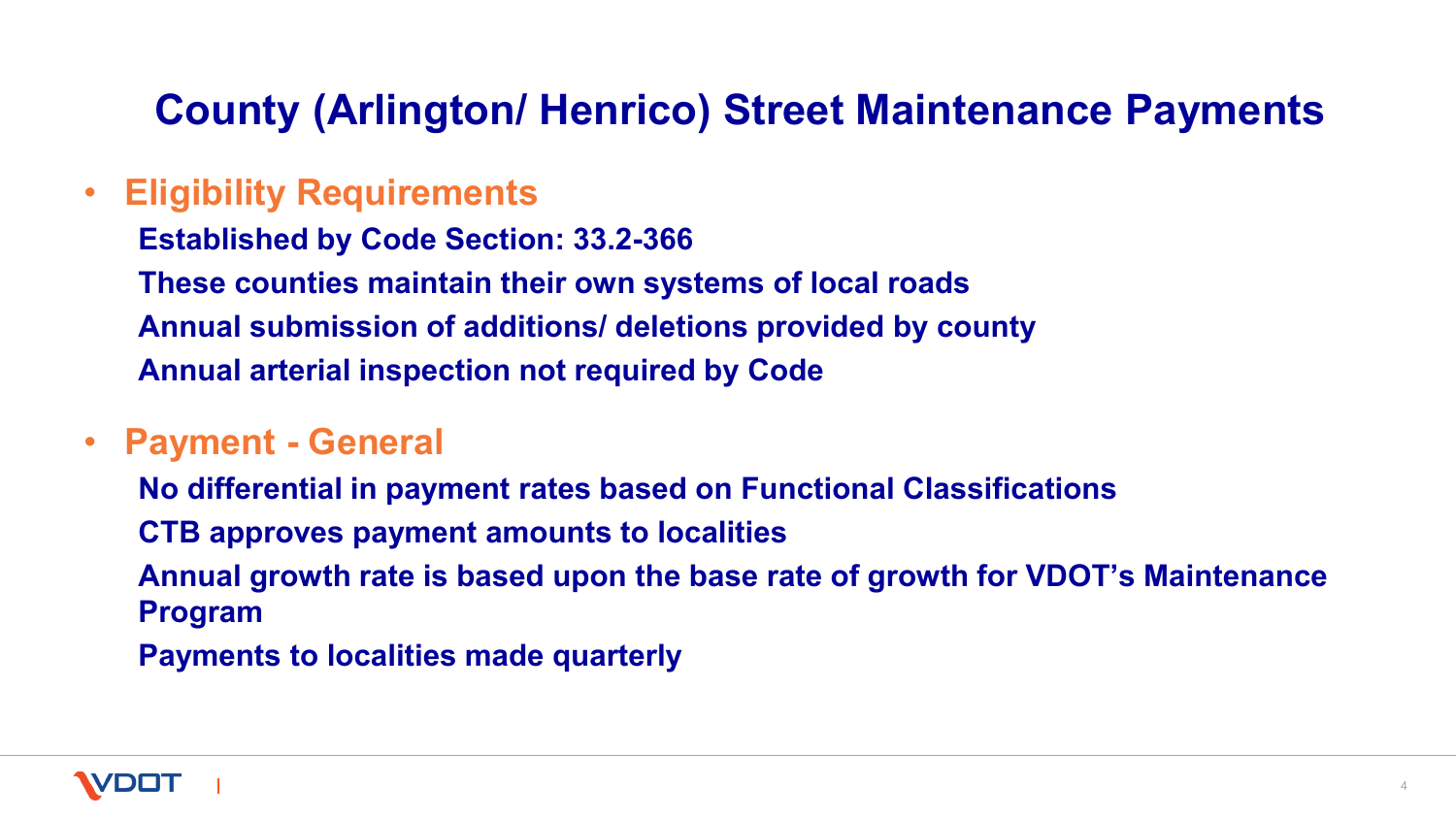# **Additional Quarterly Payments**

**Overweight Permit Fees – Distributed equally across Urban System and Arlington/Henrico Counties based on lane mileage**

**\$1 Million (\$250,000 quarterly) to City of Chesapeake for additional maintenance costs of Moveable Bridges; Payments began in 2005**

**\$1 Million Virginia Port Authority Payment compensating Localities with Tax-exempt Real-estate (Newport News, Portsmouth, Norfolk, Warren County)**

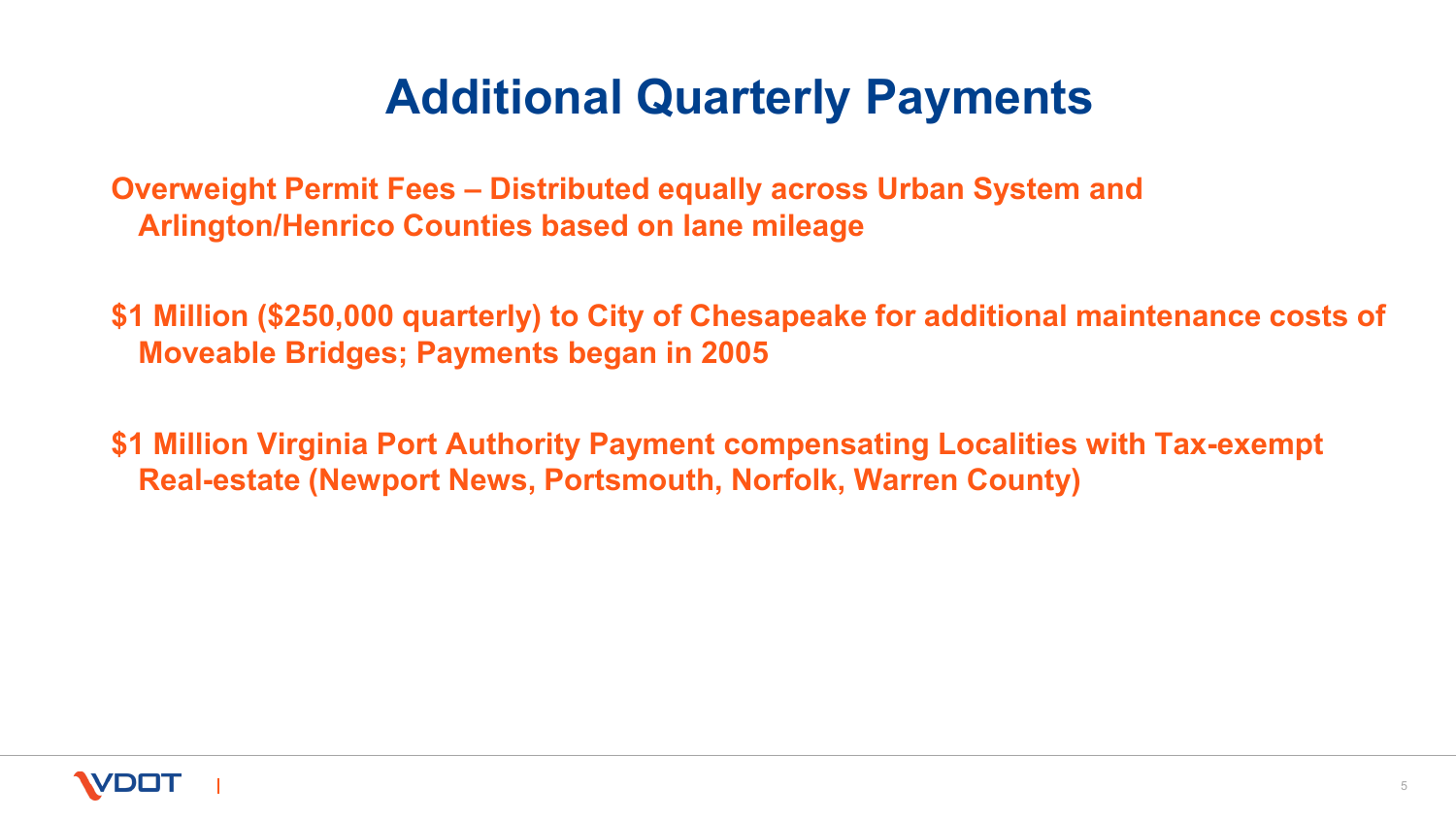# **Proposed FY23 Payments – Arlington/Henrico**

- *Overall Arlington/ Henrico Budget* = \$74,891,566
- Payment Rates:
	- Arlington  $\approx$  \$ 20,499 per lane mile
	- Henrico  $\approx$  \$ 14,916 per lane mile
- *County Lane Miles:* 
	- Arlington: 1,060.76 lane miles
	- Henrico: 3,562.81 lane miles
- *FY23 Overweight Permit Fee County Distribution ≈ \$38,533; Equivalent to \$8.33 per lane mile*

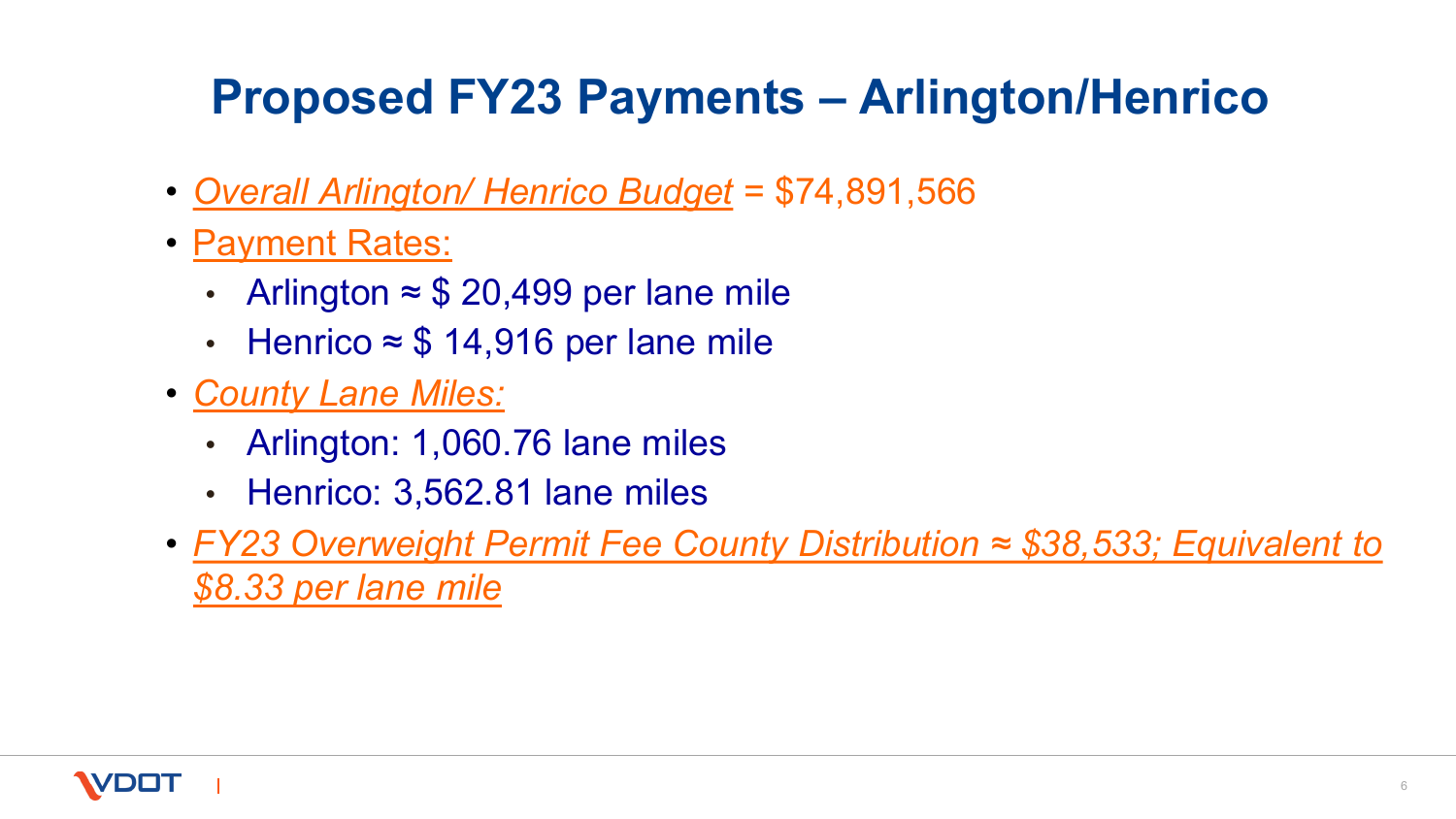# **Proposed FY23 Urban Local Maintenance Payments**

- *Overall Urban Budget* = \$ 432,293,440
- *Payment Rates:*
	- Principal and Minor Arterial Roads  $\approx$  \$24,012 per lane mile
	- Collector Roads and Local Streets ≈ \$14,098 per lane mile
- *Arterial Lane Miles:* 6,010.06
- *Collector/ Local Lane Miles:* 20,354.74
- *FY23 Overweight Permit Fee Urban Distribution ≈ \$219,726; Equivalent to \$8.33 per lane mile*
- Continue \$1M to Chesapeake to address additional costs associated with movable bridges
- VPA Tax Exempt Payments to Warren County, Newport News, Portsmouth, Norfolk